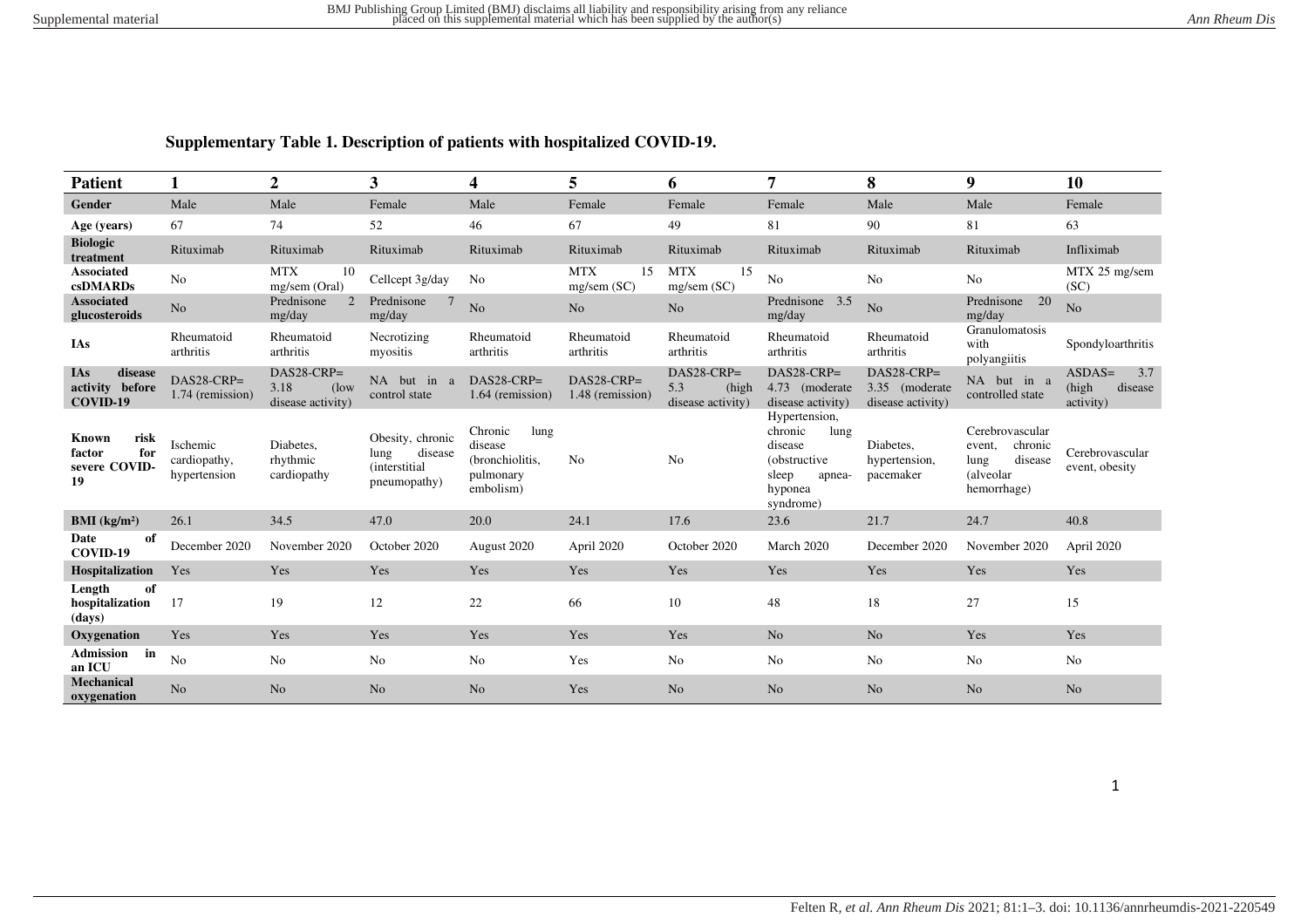| <b>Specific</b><br>COVID-19<br>treatment                                                     | Dexamethasone  | No             | No                               | Remdesivir and<br>convalescent<br>plasma | No             | Convalescent<br>plasma | No             | No             | Dexamethasone<br>and<br>convalescent<br>plasma | No             |
|----------------------------------------------------------------------------------------------|----------------|----------------|----------------------------------|------------------------------------------|----------------|------------------------|----------------|----------------|------------------------------------------------|----------------|
| Death                                                                                        | N <sub>o</sub> | N <sub>o</sub> | N <sub>o</sub>                   | N <sub>o</sub>                           | N <sub>o</sub> | N <sub>o</sub>         | N <sub>o</sub> | N <sub>o</sub> | N <sub>o</sub>                                 | N <sub>o</sub> |
| <b>Recovery</b>                                                                              | Yes            | Yes            | Yes                              | Yes                                      | Yes            | Yes                    | Yes            | Yes            | Yes                                            | Yes            |
| Time between<br>infusion<br>last<br>and COVID-19<br>(months)                                 | $\overline{3}$ | $\overline{4}$ | 2                                |                                          | 5              |                        | $\overline{4}$ | 5              | 5                                              | $\overline{2}$ |
| $IgG$ level $(g/L)$<br>at the time of<br>COVID-19<br>[last IgG level<br>before COVID-<br>19] | NA [10.1]      | NA [6.6]       | IV<br>Ig<br>supplemen-<br>tation | 7.4 [12.9]                               | $6.1$ [5.6]    | 11.2 [11.9]            | $6.4$ [7.4]    | NA [9.1]       | $4.5$ [NA]                                     | NA [NA]        |
| Lymphocytes<br>(1, L)<br>count<br>$(B/TCD4+/$<br>$TCD8^+$                                    | 0/437/287      | NA             | <b>NA</b>                        | 1/303/144                                | 0/607/175      | 1/282/96               | <b>NA</b>      | <b>NA</b>      | 0/87/266                                       | <b>NA</b>      |

## **IA, inflammatory arthritides; BMI, Body Mass Index; ICU, intensive care unit; MTX, methotrexate; NA not available**

The median delay from last infusion to confirmation of severe COVID-19 was 3.5 months (IQR [1.8-5.0]). No death was reported, but one patient was admitted to intensive care. Patients were hospitalized for a median of 18.5 days (IQR [14-32]). A minority of patients received specific COVID-19 treatment (n=6), 3 received convalescent plasma, 2 received dexamethasone and 1 received remdesivir. At last follow-up, all patients had recovered. The last immunoglobulin G (IgG) level recorded before infection was normal for all patients (median 7.4, IQR [5.6-10.1] g/L). In patients for whom IgG level was measured at the time of COVID-19, IgG level was at the lower limit of normal (median 6.4, IQR [5.3-9.3] g/L). B-cell counts were available for 5 patients at the time of COVID-19, all of whom presented complete B-cell depletion.